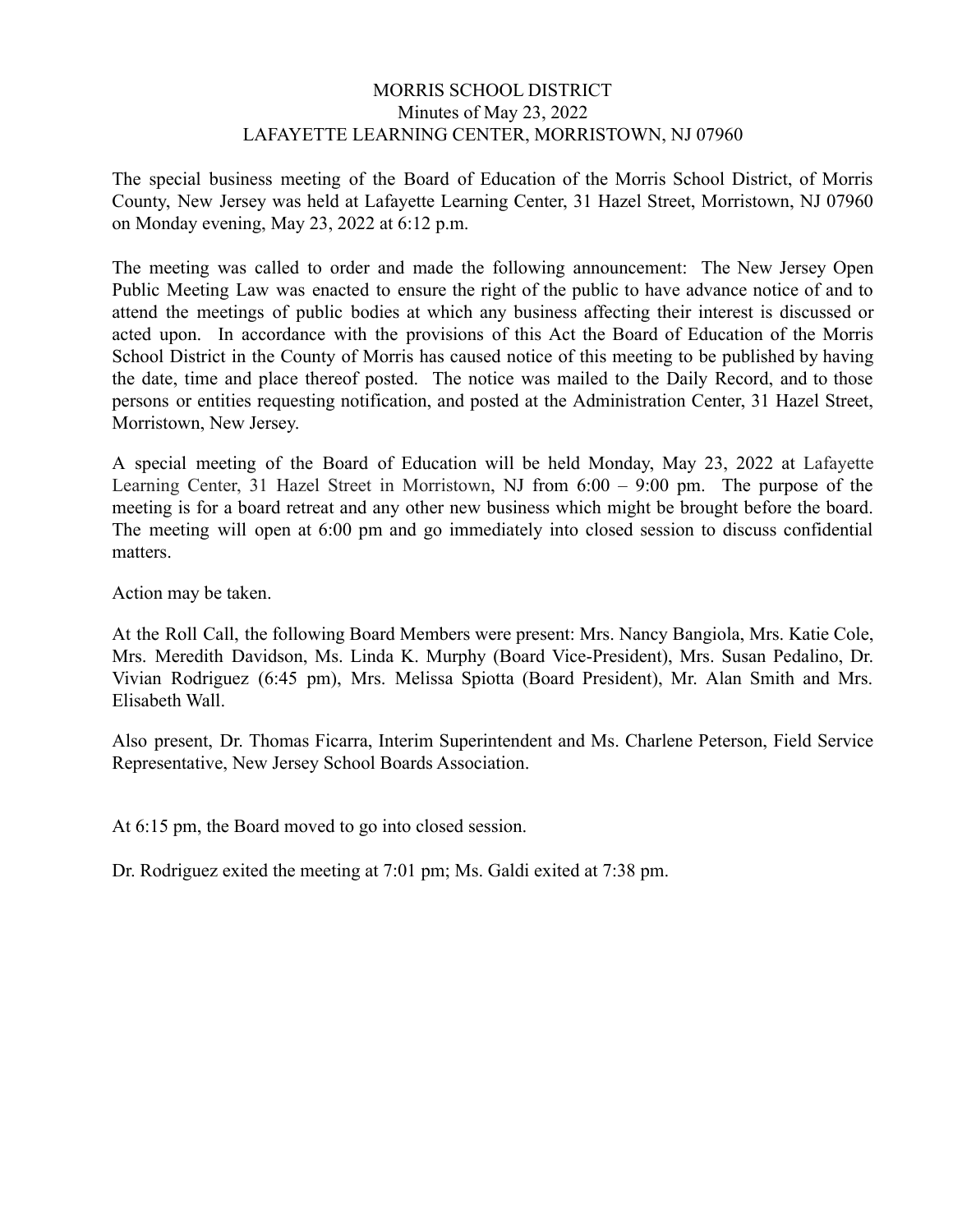### *EXECUTIVE SESSION*

Motion #1 AUTHORIZING EXECUTIVE SESSION

WHEREAS, while the Sen. Byron M. Baer Open Public Meetings Act (N.J.S.A. 10:4-6 et seq.) requires all meetings of the Morris School District Board of Education to be held in public, N.J.S.A. 10:4-12(b) sets forth nine (9) types of matters that may lawfully be discussed in "Executive Session," without the public being permitted to attend, and

WHEREAS, the Board has determined that three (3) issues are permitted by N.J.S.A. 10:4-12(b) to be discussed without the public in attendance and shall be discussed during an Executive Session to be held on May 23, 2022 at 6:00 P.M, and

WHEREAS, the nine (9) exceptions to open public meetings set forth in N.J.S.A. 10:4-12(b) are listed below, and next to each exception is a box which will be marked when the issues to be privately discussed fall within that exception, and after each exception is a space where additional information that will disclose as much information about the discussion as possible without undermining the purpose of the exception shall be written:

 $\boxtimes$  "(1) Any matter which, by express provision of Federal law, State statute or rule of court shall be rendered confidential or excluded from public discussion." The nature of the matter, described as specifically as possible without undermining the need for confidentiality are: Student Matters

 $\Box$  "(2) Any matter in which the release of information would impair a right to receive funds from the federal government." The nature of the matter, described as specifically as possible without undermining the need for confidentiality is:

 $\Box$  "(3) Any material the disclosure of which constitutes an unwarranted invasion of individual privacy such as any records, data, reports, recommendations, or other personal material of any educational, training, social service, medical, health, custodial, child protection, rehabilitation, legal defense, welfare, housing, relocation, insurance and similar program or institution operated by a public body pertaining to any specific individual admitted to or served by such institution or program, including but not limited to information relative to the individual's personal and family circumstances, and any material pertaining to admission, discharge, treatment, progress or condition of any individual, unless the individual concerned (or, in the case of a minor or incompetent, his guardian) shall request in writing that the same be disclosed publicly." The nature of the matter, described as specifically as possible without undermining the need for confidentiality is:

 $\boxtimes$  "(4) Any collective bargaining agreement, or the terms and conditions of which are proposed for inclusion in any collective bargaining agreement, including the negotiation of terms and conditions with employees or representatives of employees of the public body." The collective bargaining contract(s) discussed are between (1) the Board and the Morris School District Administrators Association.

 $\Box$  "(5) Any matter involving the purchase lease or acquisition of real property with public funds, the setting of bank rates or investment of public funds where it could adversely affect the public interest if discussion of such matters were disclosed." The nature of the matter, described as specifically as possible without undermining the need for confidentiality is: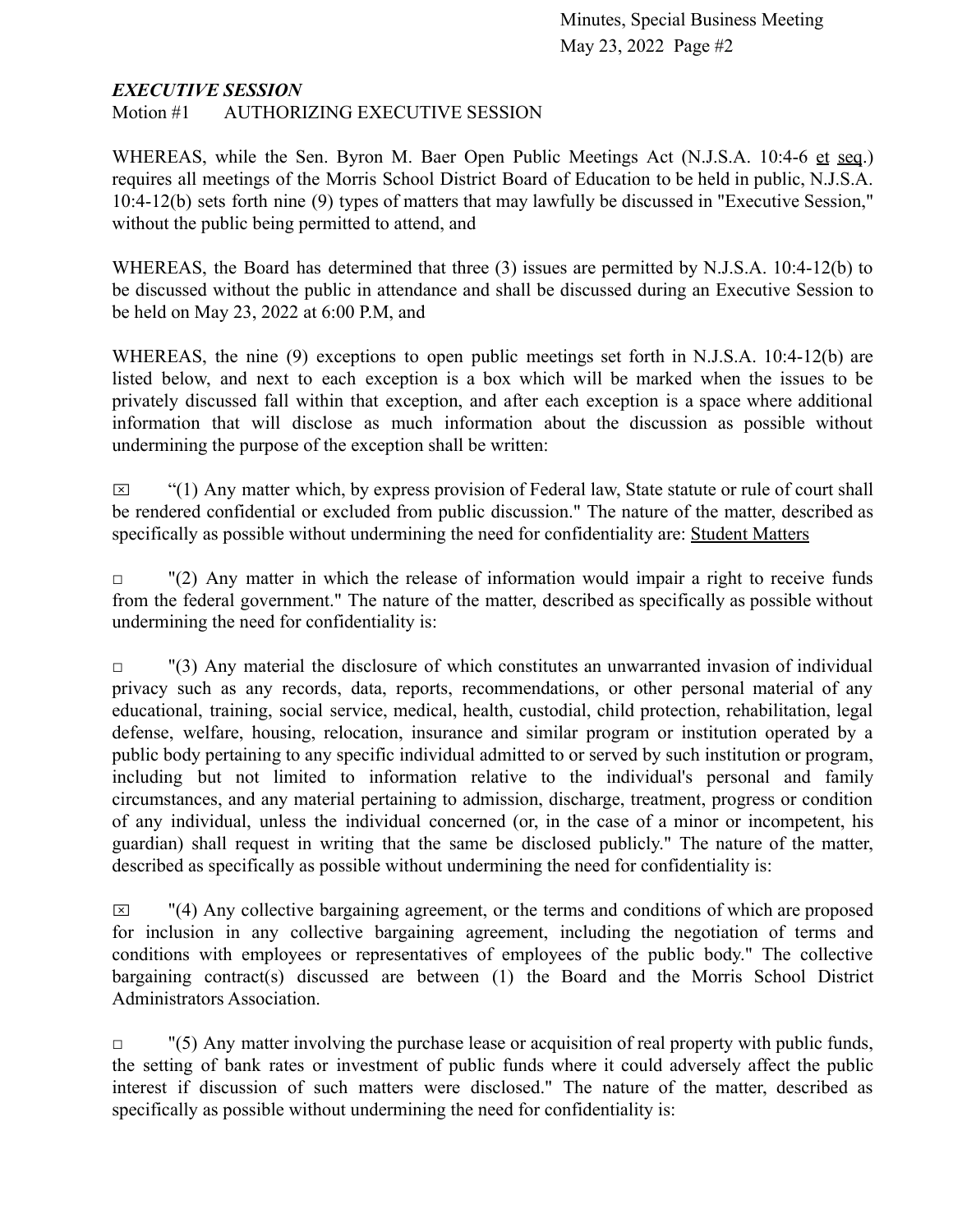$\Box$  "(6) Any tactics and techniques utilized in protecting the safety and property of the public provided that their disclosure could impair such protection. Any investigations of violations or possible violations of the law." The nature of the matter, described as specifically as possible without undermining the need for confidentiality is:

 $\Box$  "(7) Any pending or anticipated litigation or contract negotiation in which the public body is or may become a party. Any matters falling within the attorney-client privilege, to the extent that confidentiality is required in order for the attorney to exercise his ethical duties as a lawyer." The parties to and docket numbers of each item of litigation and/or the parties to each contract discussed are and the nature of the discussion, described as specifically as possible without undermining the need for confidentiality is:

 $\boxtimes$  "(8) Any matter involving the employment, appointment, termination of employment, terms and conditions of employment, evaluation of the performance, promotion or disciplining of any specific prospective public officer or employee or current public officer or employee employed or appointed by the public body, unless all individual employees or appointees whose rights could be adversely affected request in writing that such matter or matters be discussed at a public meeting." Subject to the balancing of the public's interest and the employee's privacy rights under South Jersey Publishing Co. v. New Jersey Expressway Authority, 124 N.J. 478 (1991), the employee(s) and nature of the discussion, described as specifically as possible without undermining the need for confidentiality are:

 $\Box$  "(9) Any deliberation of a public body occurring after a public hearing that may result in the imposition of a specific civil penalty upon the responding party or the suspension or loss of a license or permit belonging to the responding party as a result of an act of omission for which the responding party bears responsibility." The nature of the matter, described as specifically as possible without undermining the need for confidentiality is:

WHEREAS, the length of the Executive Session is estimated to be sixty (60) minutes after which the public meeting of the Board shall (select one)  $\Box$  reconvene and immediately adjourn or  $\Box$  reconvene and proceed with business where formal action will be taken.

NOW, THEREFORE, BE IT RESOLVED that the Morris School District Board of Education will go into Executive Session for only the above stated reasons; and

BE IT FURTHER RESOLVED that the Board hereby declares that its discussion of the aforementioned subject(s) will be made public at a time when the public's interest in disclosure is greater than any privacy or governmental interest being protected from disclosure.

# **EXECUTIVE SESSION (Motion #1)**

Moved by Mrs. Murphy, seconded by Mrs. Bangiola

| Mrs. Bangiola, Mrs. Cole, Mrs. Davidson, Ms. Galdi, Ms. Murphy, |
|-----------------------------------------------------------------|
| Mrs. Pedalino, Mr. Smith, Mrs. Spiotta, Mrs. Wall               |
| None                                                            |
| <b>None</b>                                                     |
| ABSENT: Dr. Rodriguez                                           |
|                                                                 |